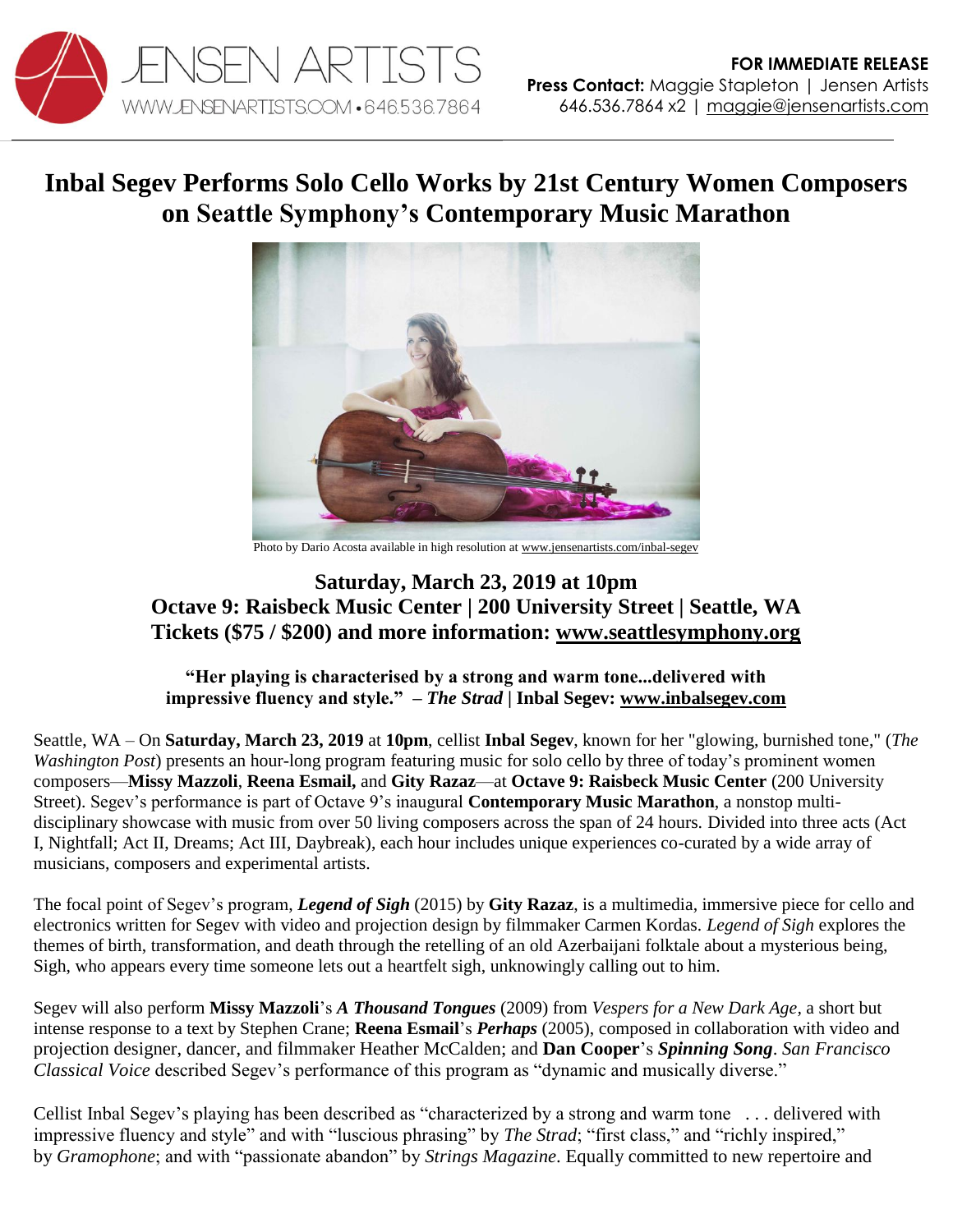masterworks, Segev brings interpretations that are both unreservedly natural and insightful to the vast range of music she performs.

Inbal Segev has performed as soloist with orchestras including the Pittsburgh Symphony Orchestra, Castleton Festival Orchestra with Lorin Maazel, Albany Symphony, Bogotá Philharmonic, Helsinki Philharmonic, Dortmund Philharmonic, the Orchestre National de Lyon, the Polish National Radio Symphony, the Bangkok Symphony, and more. She made debuts with the Berlin Philharmonic and Israel Philharmonic, led by Zubin Mehta, at age 17.

In the 2018-2019 season, Segev will perform with the Chamber Music Society of Lincoln Center at Alice Tully Hall in NYC, Teatro Mayor in Bogotá (Colombia), the Mondavi Center in Davis (CA), Walt Disney Concert Hall in Los Angeles, and the Harris Theater in Chicago. She will premiere a new cello concerto by Anna Clyne with several orchestras in the United States and will record the concerto, along with the Elgar concerto, with the London Philharmonic Orchestra and Marin Alsop.

Highlights for 2019-2020 include solo debuts with the Cincinnati and Chautauqua symphony orchestras, her recital debut with the Piatigorsky Festival, and performances with the Chamber Music Society of Lincoln Center and the Amerigo Trio. Other upcoming festival highlights include Cabrillo, Grand Teton, Music@Menlo, and the Baltimore New Music Festival, which she has co-curated with Marin Alsop since its inception in 2017.

Segev's repertoire includes all of the standard concerti and solo works for cello, as well as new pieces and rarely performed gems. Recent concerto premieres include Timo Andres' *Upstate Obscura* with Metropolis Ensemble at The Metropolitan Museum of Art (April 2018) and Dan Visconti's *Tangle Eye* with the California Symphony (May 2017). In 2018, she collaborated with David Alan Miller and Albany Symphony to perform Christopher Rouse's violoncello concerto for the first time since Yo-Yo Ma premiered it in the 1990s.

Inbal Segev is a founding member of the Amerigo Trio with former New York Philharmonic concertmaster Glenn Dicterow and violist Karen Dreyfus. She has collaborated with artists such as Emanuel Ax, Jeremy Denk, Juho Pohjonen, Anthony McGill, Jason Vieaux, Gilbert Kalish, Anne Akiko Meyers, and the Vogler Quartet. Festival appearances include the Banff, Ravinia, Bowdoin, Olympic, Cape & Islands, and Baltimore Symphony Orchestra New Music festivals in North America; the Siena, Rolandseck, and Montpellier festivals in Europe; and the Jerusalem Music Center and Upper Galilee festivals in Israel.

Segev's discography includes works by Grieg, Chopin, and Schumann with pianist Juho Pohjonen (AVIE); the complete Cello Suites of J.S. Bach (Vox); Lucas Richman's *Three Pieces for Cello and Orchestra* with the Pittsburgh Symphony Orchestra (Albany); *Sonatas by Beethoven and Boccherini* (Opus One); *Nigun* (Vox); and Max Schubel's Concerto for Cello and Horn (Opus One). With the Amerigo Trio she has recorded serenades by Dohnányi (Navona).

Her YouTube channel has nearly 1,000,000 views, and features her popular masterclass series *Musings with Inbal Segev*. The masterclass videos cover core cello repertoire, previews of new works, and many aspects of cello technique.

Inbal Segev's many honors include prizes at the Pablo Casals and the Paulo International Cello Competitions. She began playing the cello in Israel at age five and at 16 was invited by Isaac Stern to come to the U.S. to continue her studies. She earned degrees from The Juilliard School and Yale University. Inbal Segev lives in New York City with her husband and three children. Her cello was made by Francesco Ruggieri in 1673. For more information, visi[t](http://www.inbalsegev.com/) [www.inbalsegev.com.](http://www.inbalsegev.com/)

## **About Octave 9**

Octave 9: Raisbeck Music Center is a new, third venue at Benaroya Hall in Seattle for performance and learning. Octave 9 reimagines the former *Soundbridge* Seattle Symphony Music Discovery Center on the corner of Second Avenue and Union Street through the nexus of technology and design, creating a versatile, immersive environment for inventive performances, education opportunities and community engagement.

In Octave 9 a broad range of creative residencies and performances are possible, leveraging the embedded technology to push boundaries and pioneer the future of musical experiences. Combining a modular surround screen with 13